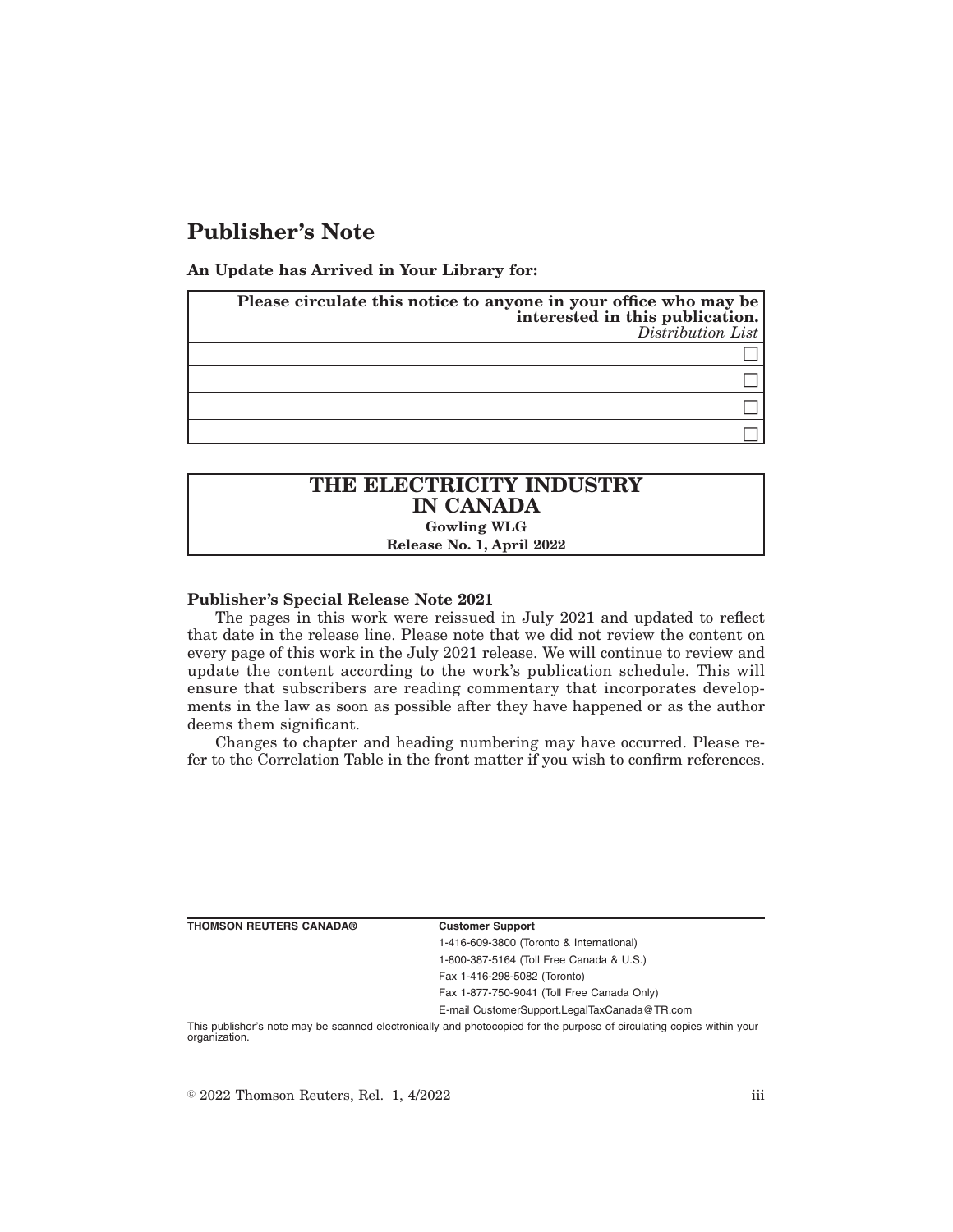Electricity has been central to the development and maintenance of the economic and social fabric of Canada for over a century. Every corporation is affected by energy in Canada and those representing the corporation must have an adequate knowledge of the energy industry and why it works. This unique work is a comprehensive review of the electricity industry in every province and territory of Canada. Specific topics covered include: Constitutional Jurisdiction; Nuclear Regulation; Environmental Regulation; Taxation; Real Estate; Import and Export of Electricity; Sale of Electricity; and Conservation — Demand Management. In addition to the commentary and analysis, this important work also provides the full text of all relevant provincial and territorial statutes and regulations as well as an index to selected legal literature and a collection of Words and Phrases that are relevant to energy law and regulation.

This release contains updates to the case law annotations to the *Alberta Utilities Commission Act*, the Alberta *Electric Utilities Act*, the Alberta *Public Utilities Act*, and the Saskatchewan *Power Corporation Act* as well as legislative updates to the Newfoundland & Labrador *Energy Corporation Act*, and the Quebec *Hydro-Quebec Act*, as well as the Selected Legal Literature.

## **Commentary Highlights**

*Alberta Utilities Commission Act* **— Section 17: Public Interest —** In this case, the Court of Appeal ruled that the AUC erred considering "the social and legal impact of its decisions on Indigenous peoples, including doing what is necessary to uphold the honour of the Crown and achieve reconciliation between the Crown and Indigenous peoples." The AUC approved electrical transmission asset transfers from AltaLink to the limited partnership controlled by the Piikani Nation and the Blood Tribe. The transferees would each incur additional annual audit fees payable to external auditors and Commission hearing costs, estimated to be \$60,000. The Commission refused to allow the transferees to pass these costs on to the ratepayers. The Alberta Court of Appeal overturned the AUC's decision. The Commission committed a legal error by failing to take into account all relevant factors that determine whether a sale is in the public interest: *AltaLink Management Ltd. v. Alberta (Utilities Commission)*, 2021 CarswellAlta 2557 (Alta. C.A.).

*Alberta Utilities Commission Act* **— Section 29: Appeals from Commission —** In this case, the applicants asked for leave to appeal an AUC decision on many grounds, one of which was that the AUC made its decision without adequate evidence. On this ground, the Court of Appeal confirmed that the rule in section 20 allows for AUC to not follow the normal rules of evidence and to allow for hearsay evidence in some circumstances: *Western Export Group v. Alberta (Utilities Commission)*, 2021 ABCA 349, 2021 CarswellAlta 2579 (Alta. C.A.).

**Saskatchewan** *Power Corporation Act* **— Section 3: Capacity to Contract —** The plaintiffs brought a small claims action against the Saskatchewan Power Corporation for damages sustained when the electricity was turned off at buildings that he owned. The Court summarized the requirements under section 3(2.1) and stated that for the plaintiffs to succeed they must convince the Court that SaskPower was negligent or in breach of contract. In this case, although the plaintiffs suffered loss, the power company had a multi-step protocol for